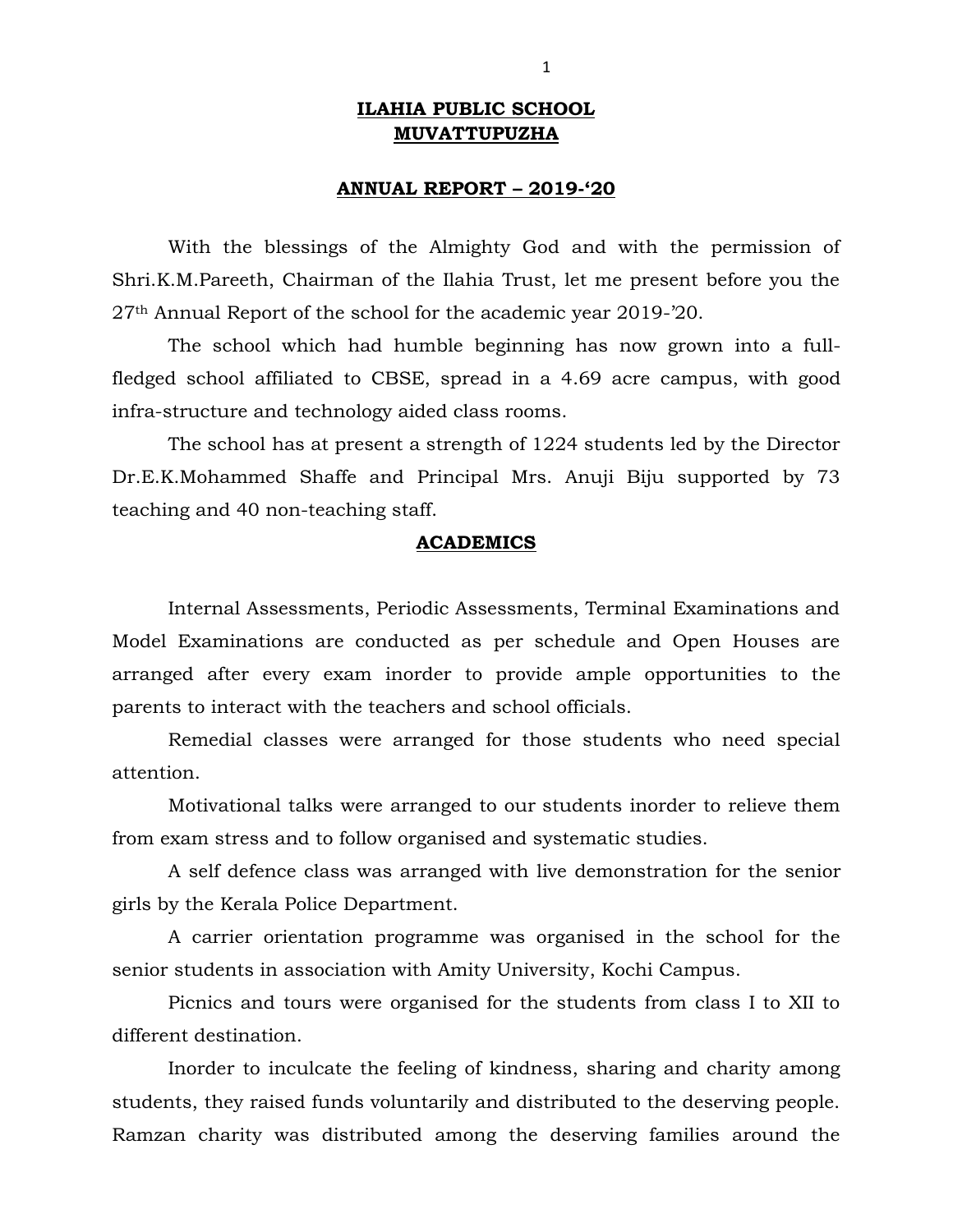school. A visit to Peace Valley, a social Rehabitation Centre at Nellikuzhy was arranged on 27th November. Our students donated an amount of Rs.34,000/ raised by themselves and they entertained the inmates with various cultural programmes.

I take immense pride to declare the results of C.B.S.E. Board Examinations of 2018-19. Out of 115 students appeared for the class X Board Examinations, 71 secured Distinction, 34 secured First Class, 10 secured Second Class and in class XII out of 37 students 19 secured Distinction, 16 secured First Class and 2 secured Second Class.

I take this opportunity to congratulate the students and their parents on their brilliant achievements and I express my sincere gratitude to all the teachers for their commitment and dedication.

We are proud to announce that our school is functioning as a CBSE examination centre for the last many years. It is indeed a matter of great joy when 4 of our class 12 students received top 0.1% C.B.S.E. Merit Certificates in Malayalam subject by scoring 99 marks out of 100 from among the total number of candidates appeared for this exam in C.B.S.E. I congratulate our students, master Sreejith K S, Ms. Aisha Kalam, Ms.Beebi Yousuf and Ms. Hajira Alison, the recipients of this certificate for bringing laurels to the school. The Malayalam teacher Mrs. Jaya.C.K. deserves special appreciation.

Our students participated in Freedom Quest a cultural competition conducted by Al-Ameen Public School, Edappally and bagged prizes in English Recitation, Elocution, Versification, Story Telling, Mappilappattu, Light Music and Patriotic Song.

Our students participated in Interschool Karatte Competition held at Nirmala Public School, Muvattupuzha on 23rd August and won the Overall Champion position with 7 first, 13 second and 12 third prizes. Special congrats to Instructor Mr. Renjit Jose and our students.

Ilahia students participated in Interschool Roller Hockey Championship held at Assisi Public School, Kakkanadu and won the 2nd position. Congrats to the coach Mr.Siyad and our students.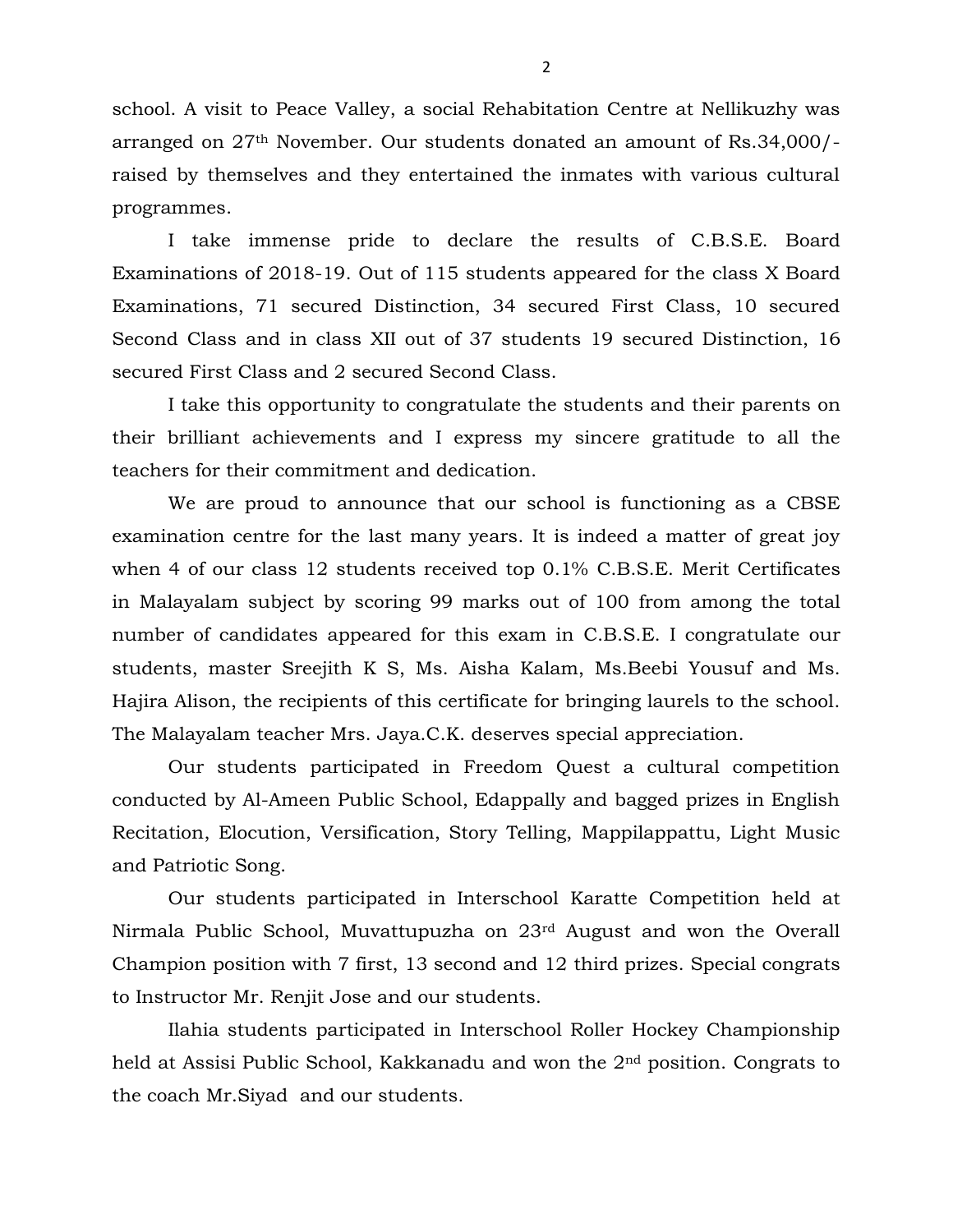Master Saleem Sheefer of class VIII bagged First Position in Mappilappattu in CBSE Kalotsav and was selected for the State Kalotsav. I extend my appreciations to Mr.Rasheed.P.M. the Music teacher for coaching this student.

The school has set a bench mark by conducting the Interschool English Debate Competition on 28th August, 2019, where a number of schools participated from in and around Muvattupuzha. Ilahia bagged the Overall Championship and Canadian Central School became the Runner's Up.

The school commenced its new academic session on 6<sup>th</sup> June, 2019.

World Environment Day, on 6th June, was a memorable day on which a video related to the environmental pollution was shown in the Assembly. The Ilahians took a pledge to make this planet a safe and beautiful place.

Blooms Day, a special welcome was arranged for the newly admitted LKG kids. The Vidyarambham ceremony was solomnised by Shri.Kamarudheen Moulavi, Imam Chirackal Juma Masjid.

International Yoga Day was observed on 21st June 2019 by organizing a mass Yoga display and a lecture on the significance of Yoga.

School Investiture Ceremony was held on 11<sup>th</sup> July 2019 to appoint the newly elected school leaders. Shri. Y.R.Restum, DYSP Crime Branch Office, Ernakulam was the Chief Guest. Democratic way of election of the school cabinet was a different experience for the students.

Meritorious students in Class X and XII in the Board Examination were honoured in a special function in the school auditorium on 13<sup>th</sup> July, 2019. Shri.P.B.Nooh, IAS, District Collector Pathanamthitta graced the function. Ms.Fathima.K.M. the NEET Rank Holder also was honoured at this function.

Onam, the traditional festival of Kerala was celebrated in the school with great enthusiasm and energy.

Adv.Dean Kuriakose, the M.P. of Idukki Lokhasabha constituency participated as the Chief Guest and the flood relief contribution of Rs.1 lakh was handed over to him during this function.

Gusto, the Arts and Cultural Festival 2019 was held on 30<sup>th</sup> September. Students participated in various competitions with great enthusiasm. The fest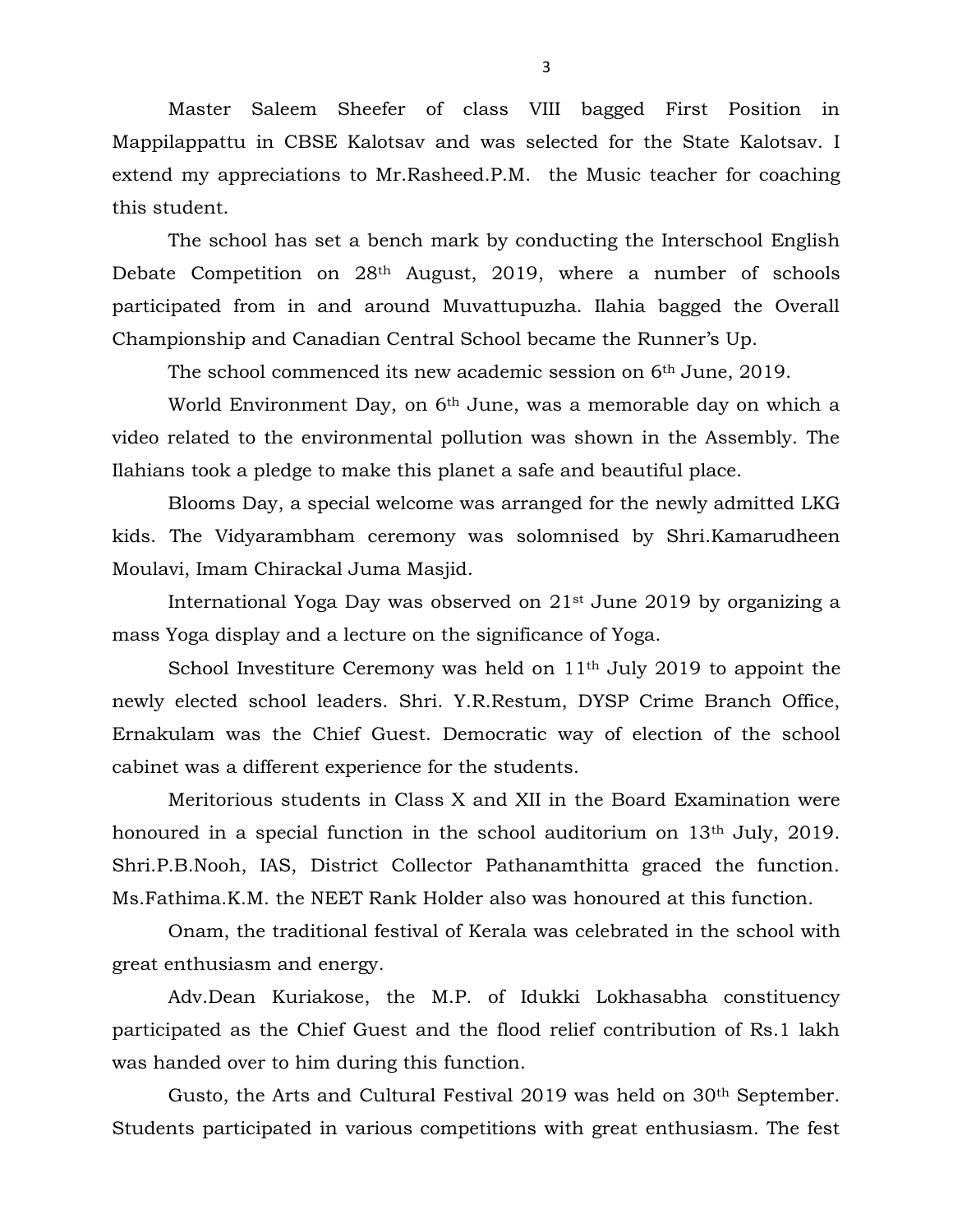was inaugurated by Shri.Ralfin Stephen, a renowned pianoist and musician. He mesmerised the students with his magical fingers on the keyboard.

Kintaro, the cultural fest of KG and lower primary section was held on 1st October, 2019.

The Scouts and Guides unit of our school observed the Gandhi Jayanthi by organising Plog run and removing the plastic waste the streets near the school.

Kerala Piravi was also observed with much fun fair.

Children's Day was observed on 14th November by organising various activities including a special assembly by the teachers.

Rendezvous 2019, The Kindergarten Annual Fete was celebrated vibrantly on Saturday 7th December, 2019 at school auditorium. The renowned playback singer Shri.Afsal inaugurated the grand event with his mellifluous voice. All the little ones of playschool. LKG & UKG rocked the stage with rhythic moves. It was truly a visual treat to the packed audience.

Spark, the Annual Sports Meet was held on 18th December, 2019. Students divided into four houses competed in various sports and games events with great enthusiasm. Dynamos house was declared as the Overall Champion and Warrier house bagged the Runner's Up. Shri.Raju Paul, sports coach, G.V.Raja Sports School was the Chief Guest.

A planetarium show was arranged for our students in November 2019 where our students got well informed about planets, stars and satellites.

Apart from academic excellence, our students prove their worth in the field of arts, games, sports etc.

I now take this opportunity to express our thanks to Shri,M.K.Moideen Haji, Chairman ank Shri.M.M.Makkar, Manager of the school for their continued support and guidances.

Special gratitude to Shri.K.M.Pareeth, Chairman, Ilahia Trust. Thank you sir. Thanks are also due to Shri.P.M.Aziz, Shri.Muhammed Kunju, Adv.T.S.Rasheed and Shri.V.U.Sidhik for their valuable guidance and support. I take this opportunity to thank all the members of Ilahia Trust and the school Management Committee for their relentless support.